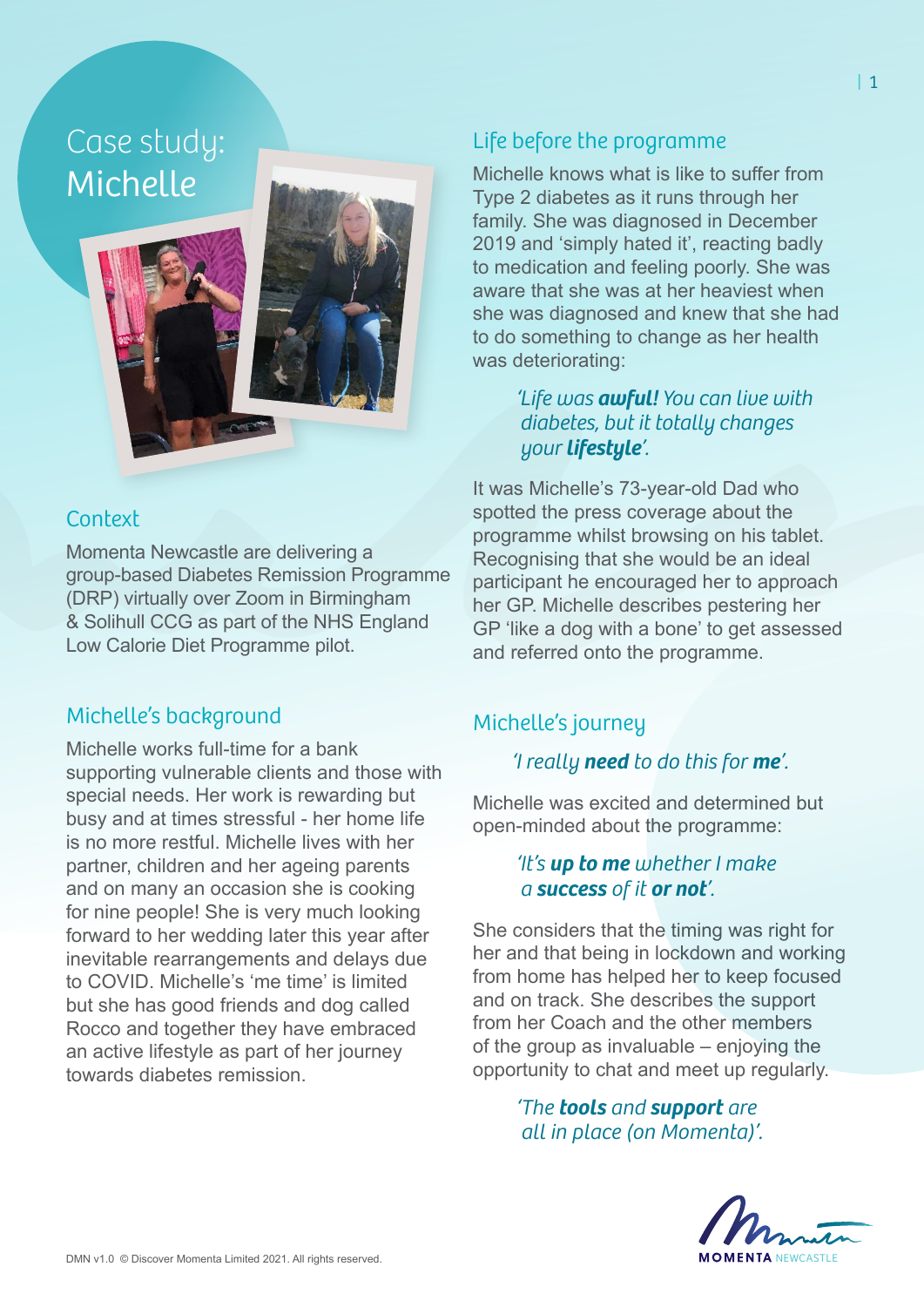# Phase 1 – Total Diet Replacement (TDR)

Michelle didn't feel great in the first week on the TDR products, but she soon adapted, taking full advantage of the programme tools and group support throughout this phase. When it got tough, she would remember her goals, refer to her Workbook and make good use of the High Performance Toolkit - reminding herself that *'It's for only 12 weeks'.*

Attending every virtual group meeting has given her support and motivation to keep on track with her goals:

### *'If I was feeling low or demotivated, I came out of the meetings feeling positive'.*

Michelle stresses the importance of **planning** to get off to a good start in Phase 1 'Reboot' and throughout the programme. She emphasises the importance of carefully planning which TDR products to order and when to have them throughout the day and drinking plenty of water at regular intervals.

Her starting weight was 97.5kg. During the TDR phase Michelle lost weight steadily, finishing the 12 weeks at 82.9kg – *nearly 15kg or 2 ½ stone lighter* – having lost 15% of her starting body weight in just three months.



### Phase 2

Michelle describes feeling a little apprehensive about coming off the TDR products and to start with she missed the 'sweet fix' of the bars and shakes which she enjoyed. But this soon passed as she embraced the next phase of the programme, enjoying her new approach to healthy eating and active lifestyle, losing a further 1.5kg to reach 81.5kg.



#### Phase 3

Michelle is now in the Phase 3 'Retune' and she is totally committed to achieving her lifestyle goals, stressing the importance of regular exercise with 3 daily dog walks –

#### *'I'm smashing it - clocking up at least 15,000 steps every day'.*

Having recently gone on holiday she has gained a little weight. However, she is determined to continue to keep on track and so started a Reset package of TDR products for a month.